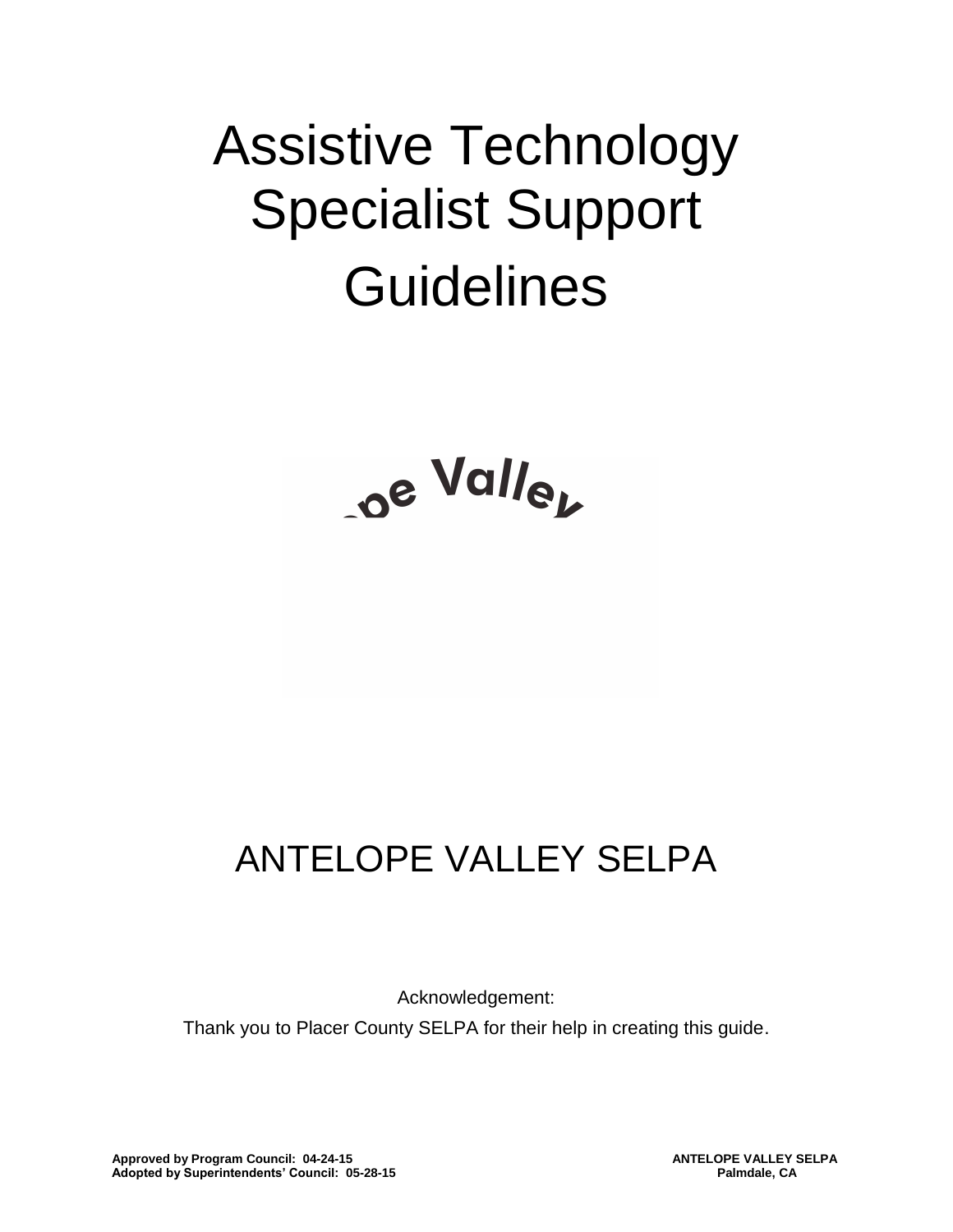# **Table of Contents**

Description of Assistive Technology

Assessment for Educational Productivity Defined

Request Process for AVSELPA AT Specialist Support

Types of AT/AAC Requests

Considerations for IEP Teams

Key Assessment Philosophies

Evaluation versus Assessment

Best Practices in AT/AAC Assessment

**Resources** 

Appendices

Steps for Completing the AT/AAC Referral Packet

AT/AAC Documentation Checklist

Request for AT/AAC Consultation Only or Assessment

Parent Notification

IEP Services/Supports

IEP Consideration Worksheet for AT/AAC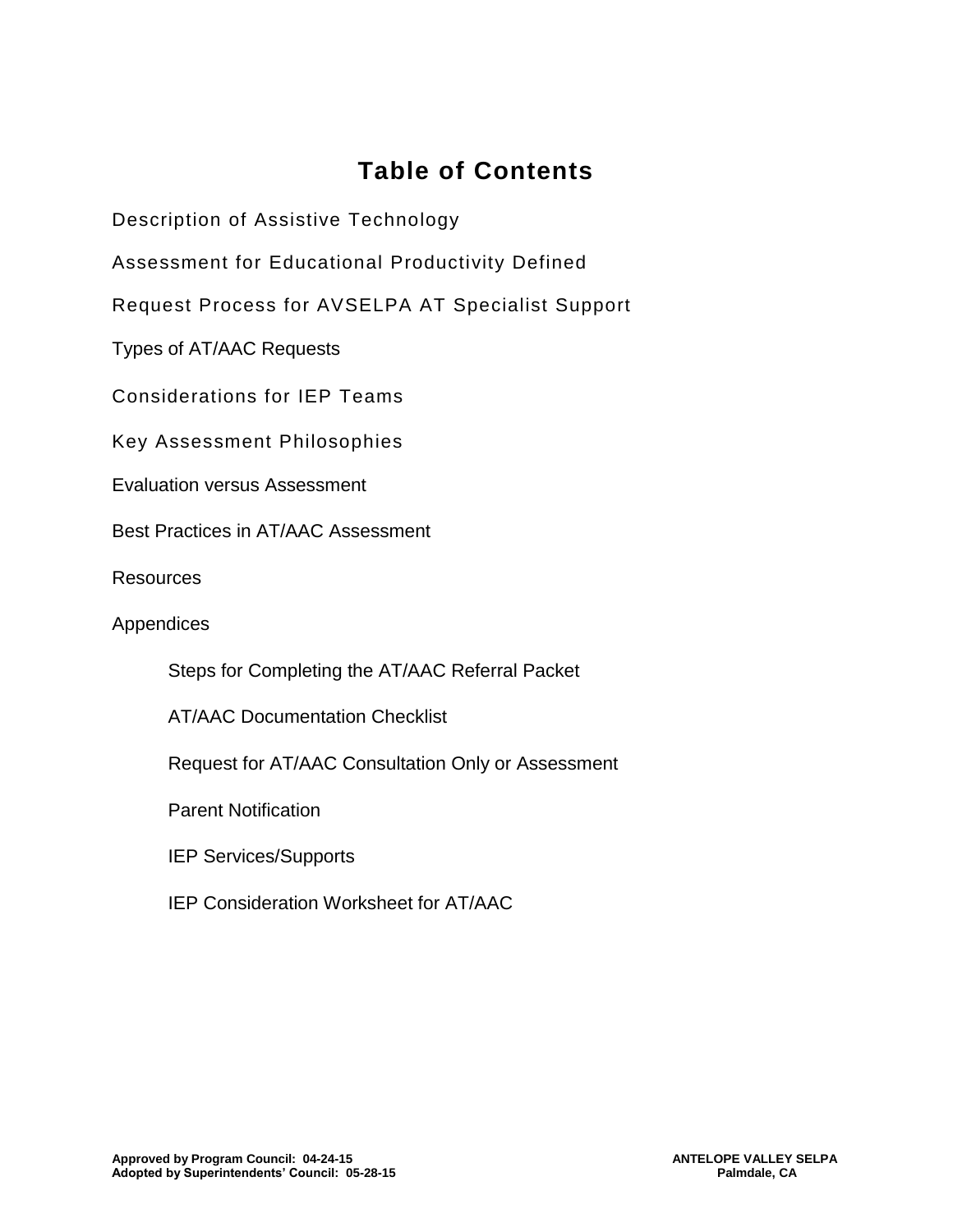# **Description**

The Antelope Valley SELPA recognizes that, at times, educational teams need the support of individuals with specialized training and expertise. The Antelope Valley SELPA Assistive Technology (AT) Specialist is available to provide information, resources and expertise to staff in implementing assistive technology (AT) for students with specialized and unique needs in this area.

School districts are required under law to provide appropriate AT to students with disabilities when it supports their acquisition of FAPE. All IEP's must indicate that AT has been considered "to provide meaningful access to the general education". AT is any tool or device that a student with a disability uses to do a task that he or she could not otherwise do without it, or any tool the student uses to do a task more easily, faster, or in a better way [for more information, see Appendix: "A Legal Basis and Guiding Principles for Implementing Assistive Technology"].

For students with Low Incidence Disabilities (i.e., deafness, deaf-blind, hard of hearing, visual impairment, orthopedic impairment): The Antelope Valley SELPA Regionalized Services Programs provide the resource of Itinerant Specialists to address curriculum, including assistive technology supports, and to assist the team with what the student needs in order to access their educational program in its entirety.

# Assessment for Educational Productivity

## Assistive Technology (AT):

Students with a range of disabilities (e.g. autism, emotional disturbance, mental retardation, multiple disability, other health impaired, specific learning disability, speech-language impaired, traumatic brain injury) are referred for assessment in this area. The purpose of this assessment is to assist the team in identifying assistive technology supports for educational productivity (e.g. mechanics of writing, alternative computer access, composing written material, reading, executive functioning, math).

## Alternative and Augmentative Communication (AAC):

Augmentative/Alternative Communication: for students with a severe speech impairment; the purpose of this assessment is to explore alternative methods of communication. AAC includes all forms of communication (other than oral speech) that are used to express thoughts, needs, wants, and ideas.

# Request Process

Informal phone or e-mail contact can be made with Antelope Valley SELPA AT Specialist at any time. Informal sharing of information may be all that is needed to address the questions from the case manager or IEP team.

If additional support is needed, District Special Education Directors and referring staff are required to complete all forms in the AT/AAC Referral packet documentation [see Appendices]. The IEP Case Manager must complete the following mandatory forms and submit them to the AVSELPA Office:

- AT/AAC Documentation Checklist
- Request for AT/AAC Consultation Only or Assessment
- Parent Notification
- IEP Services/Supports Form
- Assessment Plan (If requesting assessment or assessment mentoring)
- Psycho-educational Evaluation report(s)
- IEP Consideration Worksheet for AT/AAC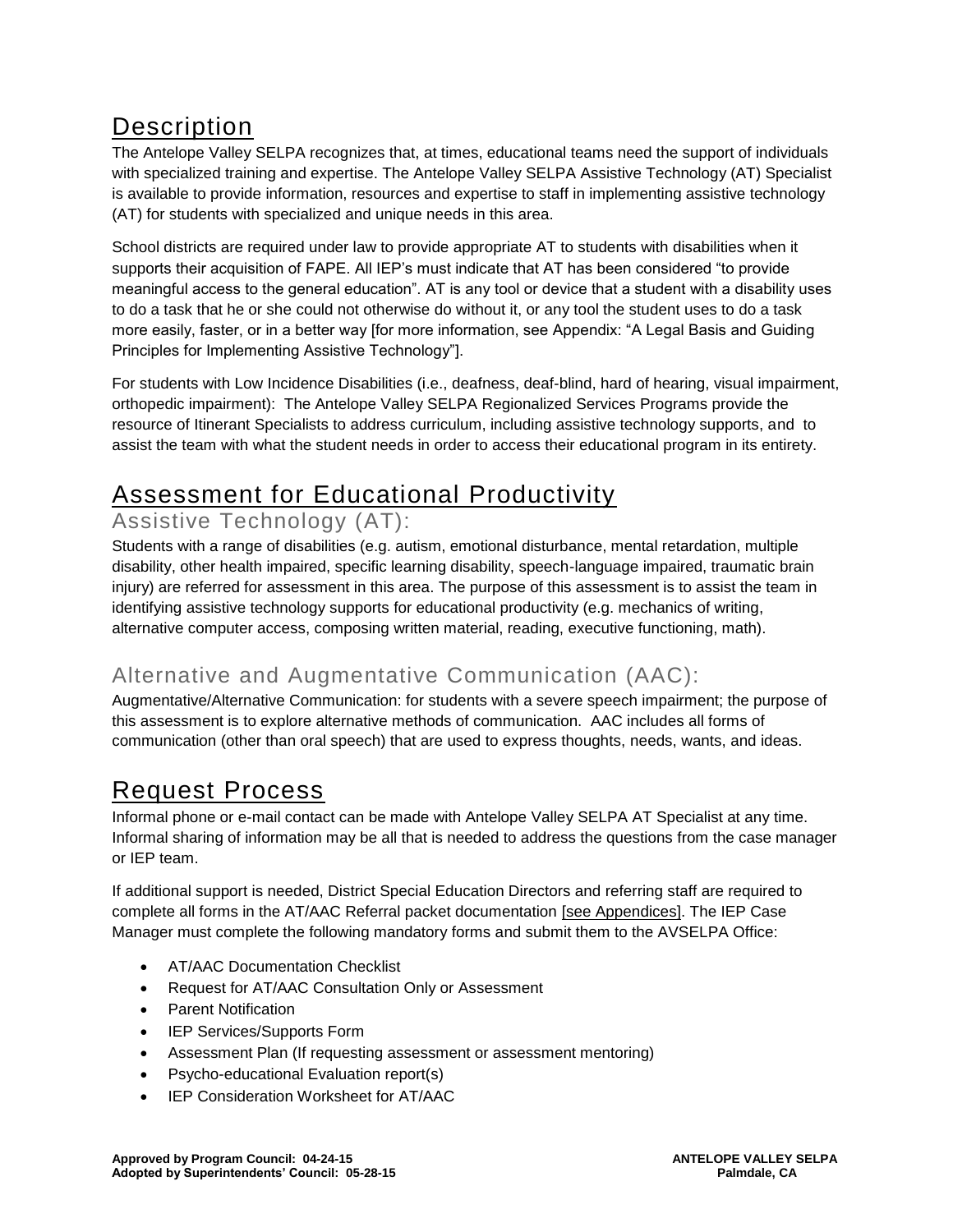Types of AT/AAC Requests:

- 1. **AT/AAC Request for Training** the district would complete the AT/AAC Training Request Form [see Appendices] should be used to request training from the AVSELPA AT Specialist. Trainings may target student, staff, parents and/or equipment regarding the use of assistive technology/alternative augmentative devices/tools.
- 2. **Consultation Only** (appropriate only if student has a prior AT/AAC assessment and currently has AT/AAC strategies/tools available to him/her; the AT/AAC/IEP team is requesting consult only, (e.g. training, set-up, problem-solving).
- 3. **Mentoring for an AAC Assessment**\* (appropriate only when the request is for assistance in completing an AAC assessment, when the referring SLP is either an experienced AAC provider, or has received the AAC Specialist Certification from the Antelope Valley SELPA).
- 4. **Mentoring for an AT Assessment**\* (appropriate only when the request is for assistance in completing an AT assessment, when the referring staff is either an experienced AT provider, or has received the AT Specialist Certification from the Antelope Valley SELPA).
- 5. **Requesting an Assessment**\* by the Antelope Valley AT Specialist (this assessment is being requested secondary to an assessment already completed by the LEA and the parent has requested another assessment by an outside assessor).

*\*Additional information will be requested. Staff will be required to complete questionnaires or participate in the evaluation process. Critical team members will need to be available to answer questions and/or provide additional information.*

In preparation for the assessment, staff will be contacted by the AVSELPA AT Specialist for scheduling and to gather additional information. In some cases, questionnaires may be forwarded for staff to complete. Assessment is considered a collaborative process. Critical team members will need to be available to participate during the time the AVSELPA AT Specialist is on site to answer questions, provide additional information, observe trials with software/devices, provide input to the decision making, etc.

Following assessment, the AVSELPA AT Specialist will prepare a written report. The report will be placed in the student's future IEP folder in SEIS, and the case coordinator will be notified. It is the responsibility of the LEA Director of Special Education/Case Manager to disseminate the report to parents and/or other team members, and to schedule an IEP meeting for discussion. In many cases, recommendations for trials with AT/AAC solutions may be recommended and a plan for conducting the trial and evaluating the effectiveness will need to be developed. Training of staff, parents and students may also be involved. These services will need to be discussed and documented in the student's IEP.

#### Considerations

Prior to a referral to the AVSELPA AT Specialist, IEP teams should have considered a student's need for AT/AAC as part of the determination of services necessary for a Free and Appropriate Public Education at the initial and at each annual IEP. Assistive technology devices/tools and services must be considered for all students with disabilities, regardless of the type or severity of the disability. Consideration can be a brief process, following the development of annual goals and benchmarks. Focusing the discussion on what AT/AAC, if any, might assist or allow the student to accomplish goals, access curricular and extracurricular activities, and progress in the general education curriculum is important.

The following are examples of conclusions an IEP Team may determine when considering AT/AAC: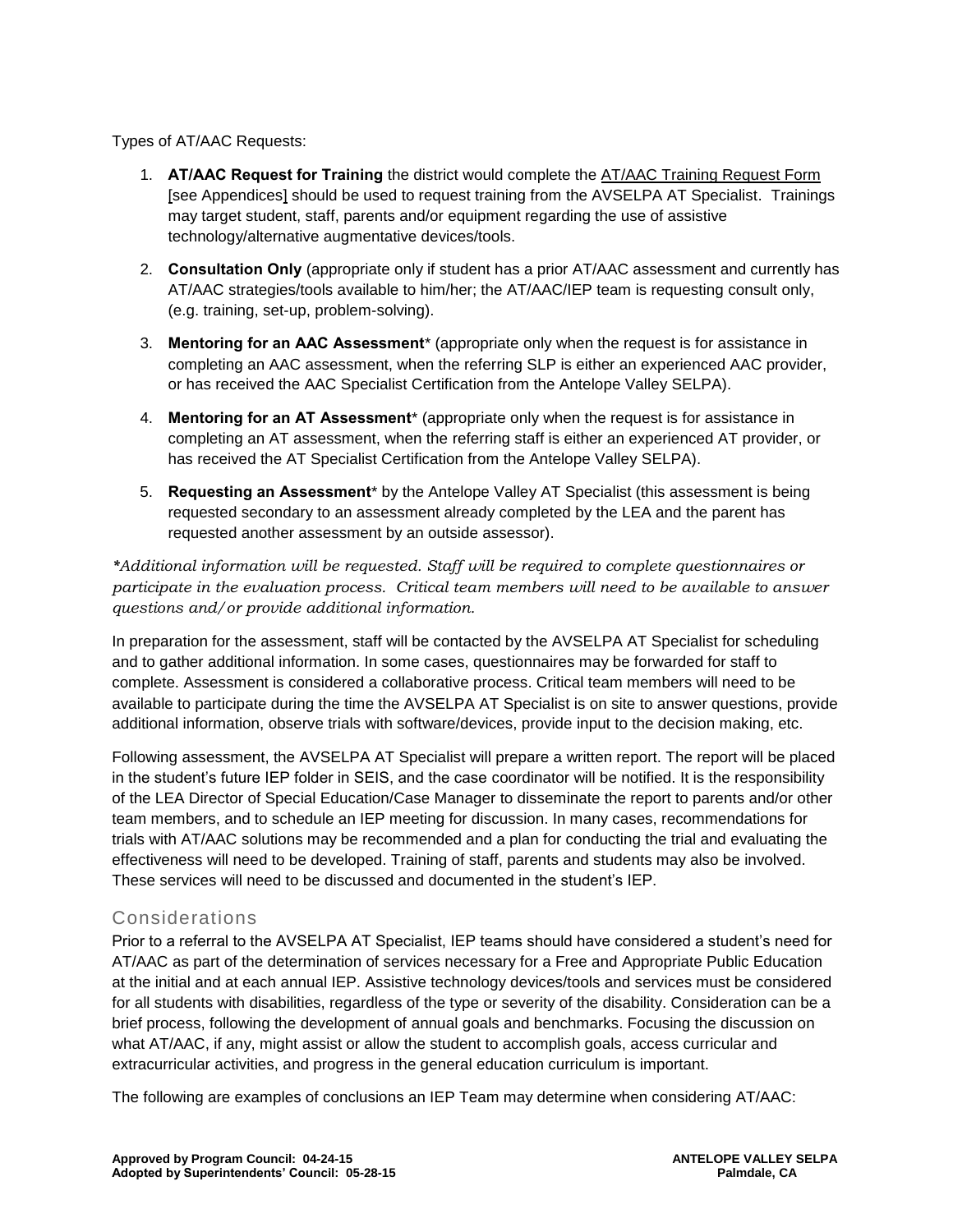- 1. Current interventions are working and nothing new is needed, including AT/AAC (student has the same access as peers and is making progress in the general education curriculum);
- 2. AT/AAC is already being trialed, and is working. The team can adopt it into the IEP to ensure that it continues to be available;
- 3. New AT/AAC should be trialed, and the team has a good idea of what would be appropriate to explore. The IEP team will describe the features needed and agree to an exploration.
- 4. The IEP team does not know enough to make a recommendation or decision. Additional support from an individual with AT/AAC expertise in is recommended.

IEP Teams may document the consideration process on the IEP Consideration Worksheet for Assistive Technology/Alternative Augmentative Communication included in the SEIS document library [see Appendices]. Trainings are provided annually within the Antelope Valley SELPA to assist staff in developing the knowledge and skills needed to participate in the AT/AAC consideration process.

# Key Assessment Philosophies

Quality Indicators for Assessment of Assistive Technology Needs Practices and Guidelines implemented by the Antelope Valley SELPA are aligned with the researchbased standards developed by the 'Quality Indicators for Assistive Technology (QIAT) Consortium'. These include: Quality Include:

- · Procedures for all aspects of assistive technology/alternative augmentative communication assessment (initiating an assessment, planning and conducting an assessment, conducting trials, reporting results, resolving conflicts) are clearly defined and consistently applied.
- Assistive technology/alternative augmentative communication assessments are conducted by a team with the collective knowledge and skills needed to determine possible assistive technology/alternative augmentative communication solutions that address the needs and abilities of the student, demands of the customary environments, educational goals, and related activities. It is recognized that various team members bring different information and strengths to the assessment process. For this reason, the AVSELPA AT Specialist will solicit and encourage the input and involvement of school-based staff, the student and family.
- · All assistive technology/alternative augmentative communication assessments include a functional assessment in the student's customary environments, current and anticipated, because characteristics and demands in each may vary.
- · Assistive technology assessments/alternative augmentative communication are completed in mandatory timelines, and timelines/ follow-up plans are developed for agreed upon trials.
- Recommendations from assistive technology assessments/alternative augmentative communication are based on data collected about the student, environments and tasks. Data may be gathered from sources such as student records, direct observation, performance on tasks, experiential trials with equipment or software, interviews with students or significant others, and anecdotal records.
- The assessment provides the IEP team with recommendations that the collective team uses to guide their decisions about long-term trial, selection, acquisition, and use of assistive technology/alternative augmentative communication devices and services.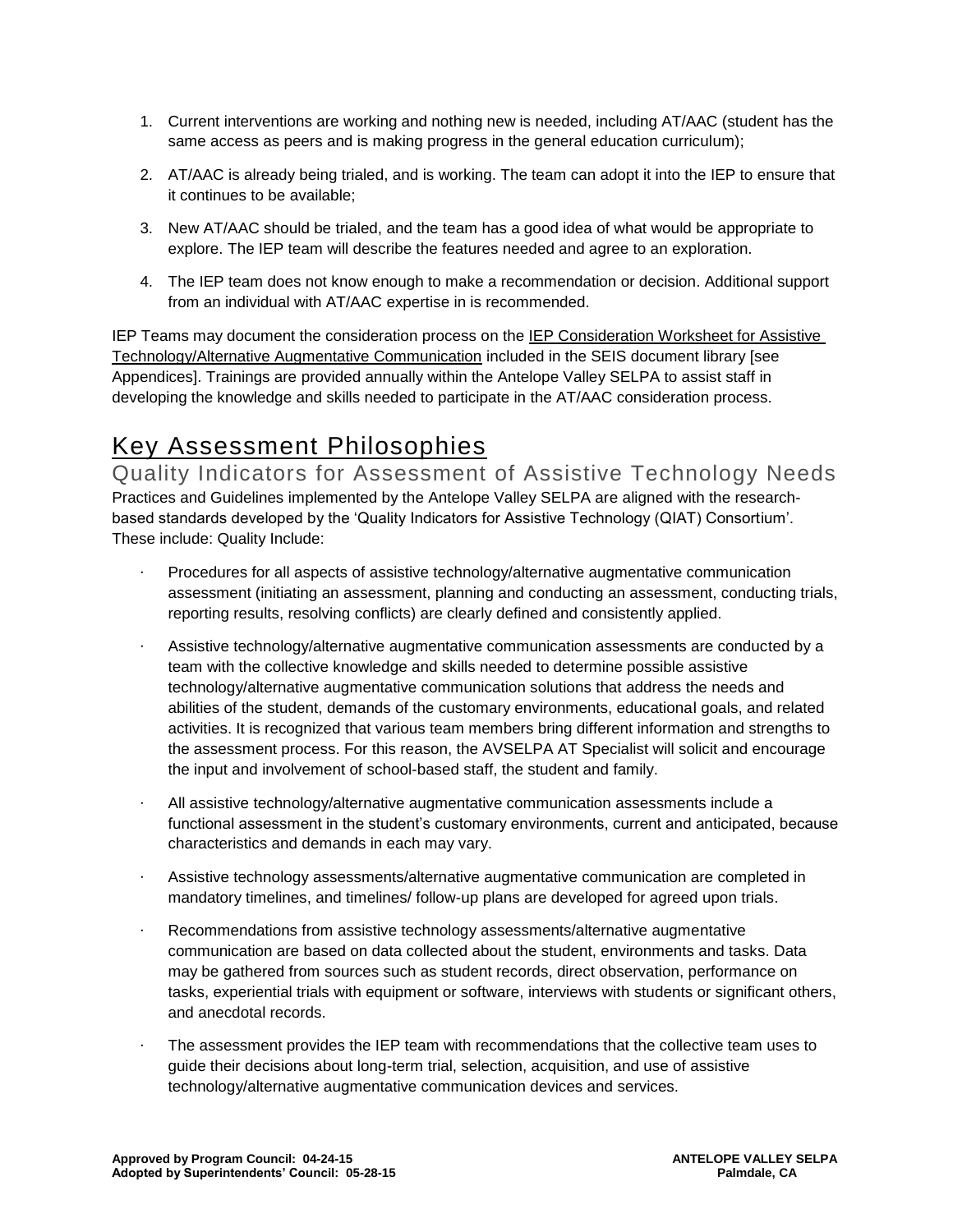· On-going consultation may be provided to the LEA.

#### Evaluation versus Assessment

Evaluation is a group of activities conducted to determine a student's eligibility for special education. Assessment is a group of activities conducted to determine a student's specific needs. Assessment is a more accurate and descriptive term for what needs to occur, as there is no eligibility criteria for AT/AAC. Assessment can occur at any time along a student's educational experience, and is not necessarily tied to the determination of eligibility (e.g. initial, 3-Year). In addition, because the focus is on determining what, if any, AT/AAC is needed to assist or allow the student to accomplish goals, access curricular and extracurricular activities, and progress in the general education curriculum this process it is best completed after the present levels and goals have been developed or updated for a student.

#### Best Practices in AT/AAC Assessment

In addition, the following are important distinctions to understand about AT assessment:

- It's an ongoing, continual, process that is part of educational planning and includes trials and feedback, NOT a one-shot, separate event
- It is conducted in conjunction with the local team in the natural setting, including anyone who has the potential to contribute to the decision making or implementation, versus center-based by outside experts without team involvement
- AT/AAC assessment is not a standardized tool or test, it's a practical process that guides teams in determining:
	- What tasks we want the student to do that he/she is currently not able to do at a level that reflects his/her abilities?
	- What is it about the child's disability that makes it difficult for him/her to do it without additional specialized supports, strategies or tools?
	- What has been tried? Did it work or not? Where next do we move up the AT Continuum?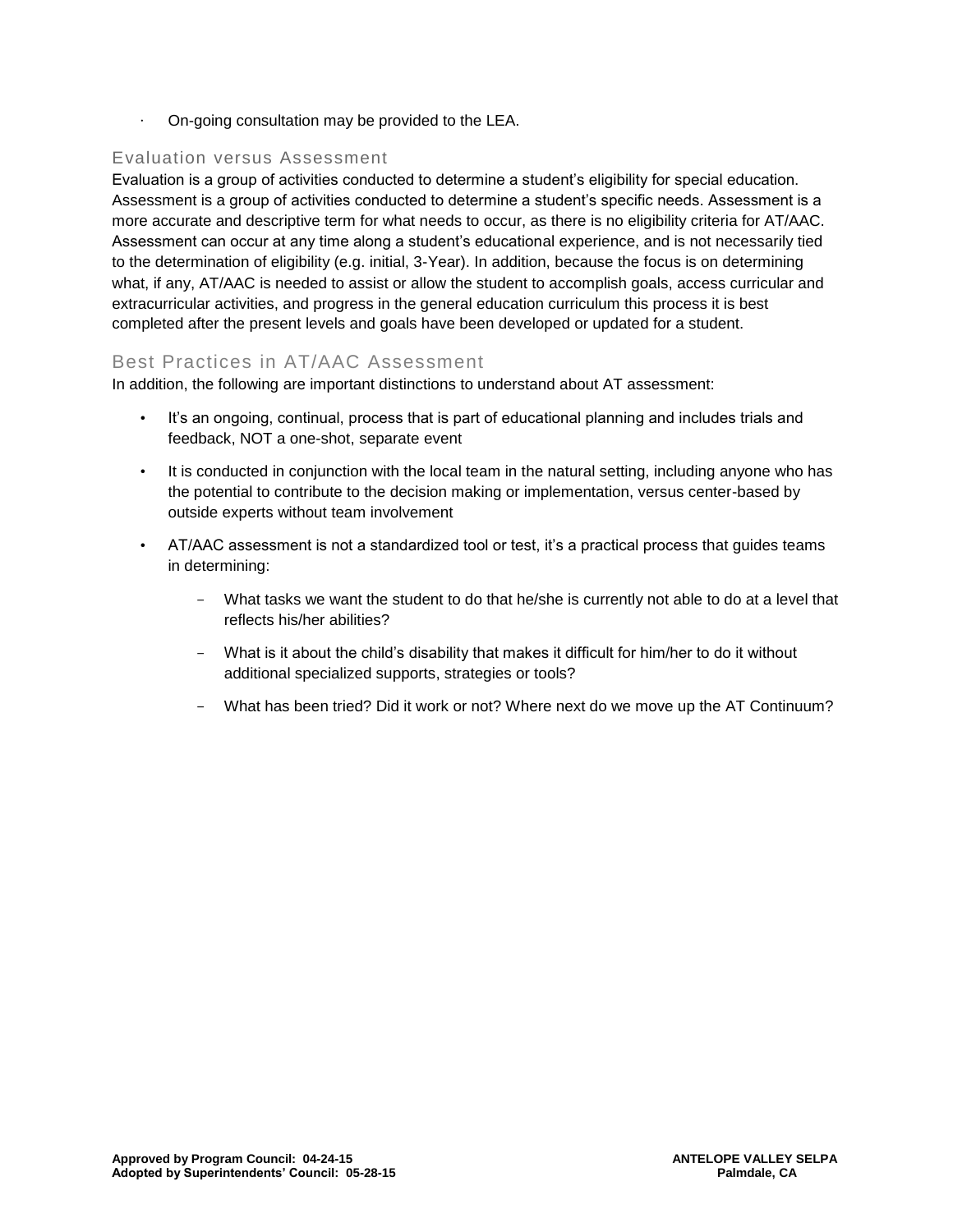# **RESOURCES**

**AVSELPA AT/AAC Livebinder** *(to access live binder password contact your District Special Education Director)* 

**WATI – Wisconsin Assistive Technology Initiative –** [www.wati.org](http://www.wati.org/) *(The framework used to support the assessment process in the area of educational productivity is the WATI's "Assessing Students' Needs for Assistive Technology". This framework is a process-based, systematic approach to providing a functional evaluation of the student's needs for assistive technology in their customary environment.)* 

**The SETT Process** *(Student, Environment, Tasks, Tools)* **– Utilizing the Team to Develop AT Recommendations.** [www.joyzabala.com](http://www.joyzabala.com/)

**QIAT – Quality Indicators for Assistive Technology** – [www.qiat.org](http://www.qiat.org/) (*A community of nationwide groups that includes hundreds of individuals who provide input into the ongoing process of identifying, disseminating, and implementing a set of widelyapplicable Quality Indicators for Assistive Technology in school settings that can be used as a tool to support individuals).* 

**AT Exchange – Ability Tools** <http://exchange.atnet.org/> *(A FREE service of the AT Network connects Californians to the assistive technology (AT) devices they need to live independently. Access to low and high-tech devices for people with disabilities with 30 days loans in order to trial proposed devices.)*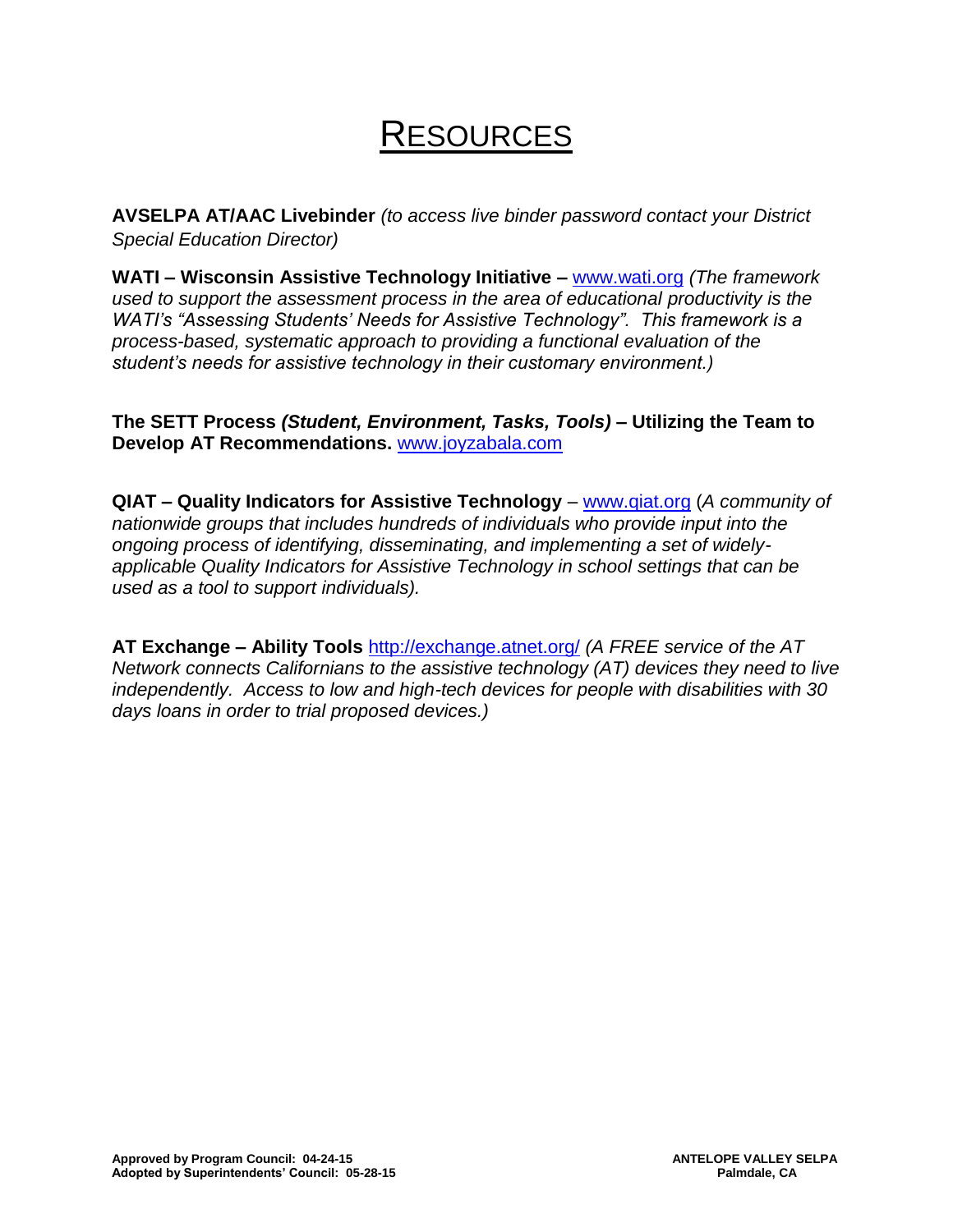# APPENDICES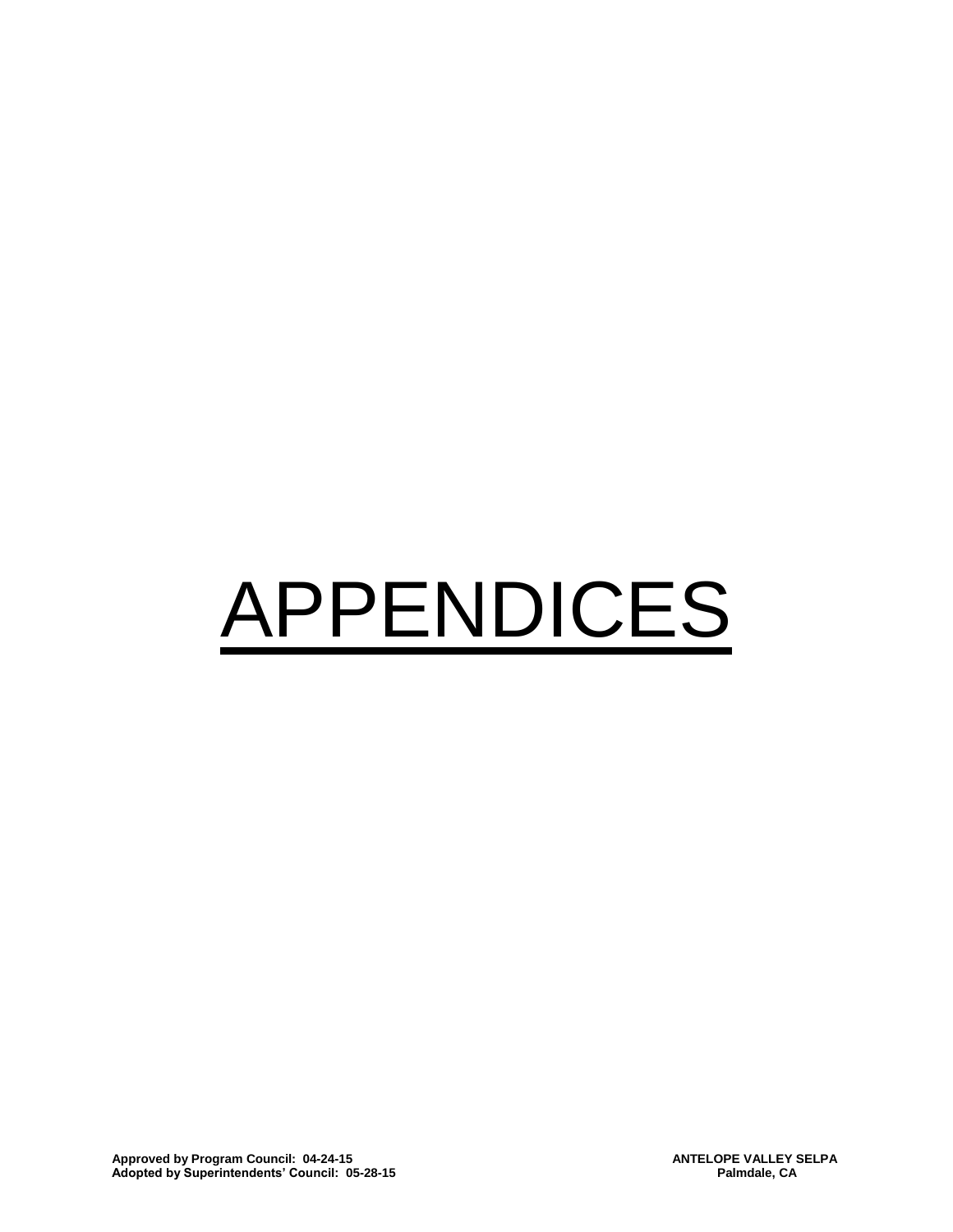#### **Completing the Assistive Technology and Augmentative and**

#### **Alternative Communication Referral Packet**

#### **Referral packet must be sent to SELPA within 5 school days of signed Assessment Plan**

| Step 1: | Complete the Request for AT/AAC Consultation only or Assessment form in its<br>entirety. Please do not leave any areas blank.                                                                                                                                                                                  |
|---------|----------------------------------------------------------------------------------------------------------------------------------------------------------------------------------------------------------------------------------------------------------------------------------------------------------------|
| Step 2: | Gather the mandatory documents as stated on the "Documentation Checklist" form.<br>All referrals must have the mandatory documents attached in order for the<br>assessment process to begin.                                                                                                                   |
| Step 3: | Obtain parent signature on the "Parent Notification" form.                                                                                                                                                                                                                                                     |
| Step 4: | Complete the "IEP Support Services" form.                                                                                                                                                                                                                                                                      |
| Step 5: | Once all documents have been completed and obtained, SEND THE DOCUMENTS<br>TO THE DISTRICT ADMINISTRATOR FOR REVIEW AND APPROVAL. Once the<br>referral has been reviewed and authorized, it is to be sent to the AV SELPA, Assistive<br><b>Technology Specialist.</b>                                          |
| Step 6: | Have all teachers working with the student complete the Teacher Report Form and<br>email or fax to AVSELPA AT Specialist as soon as possible.                                                                                                                                                                  |
| Step 7: | Complete and have parent(s) sign the assessment plan. (Mark "AT" under Other with<br>the assessor identified as Assistive Technology Specialist). The referral packet<br>must be sent to the SELPA office, Attn: Assistive Technology Specialist, within<br>5 school days of the assessment plan being signed. |
| Step 8: | Arrange for and schedule IEP meeting within 60-day timeline.                                                                                                                                                                                                                                                   |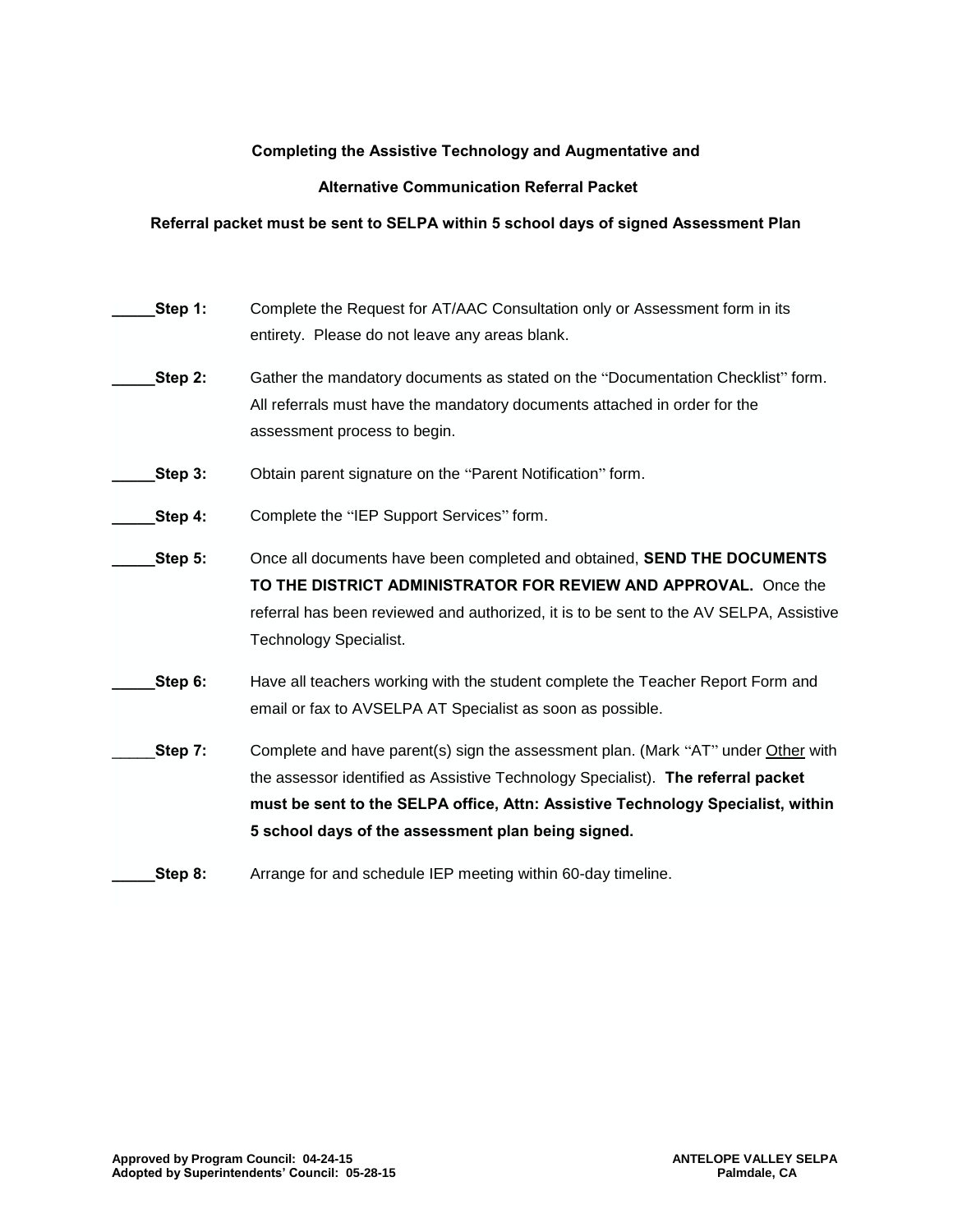#### **Assistive Technology/Augmentative and Alternative Communication**

#### **DOCUMENTATION CHECKLIST**

|                   | Reasons for Assessment Request:                                                                                                                                                                                                |  |  |  |  |
|-------------------|--------------------------------------------------------------------------------------------------------------------------------------------------------------------------------------------------------------------------------|--|--|--|--|
|                   | ____ Need for AT assessment _____ Need for AAC assessment                                                                                                                                                                      |  |  |  |  |
| <b>Mandatory:</b> |                                                                                                                                                                                                                                |  |  |  |  |
|                   | <b>FORM A Request for AT/AAC Consultation Only or Assessment</b>                                                                                                                                                               |  |  |  |  |
|                   | <b>FORM B Parent Notification</b>                                                                                                                                                                                              |  |  |  |  |
|                   | <b>FORM C</b> IEP Services/Supports                                                                                                                                                                                            |  |  |  |  |
|                   | FORM D IEP Consideration Worksheet for Assistive Technology/Alternative Augmentative<br>Technology                                                                                                                             |  |  |  |  |
|                   | Signed Assessment Plan (if requesting assessment) Mark "AT or AAC" under Other with<br>the assessor identified as Assistive Technology Specialist and/or Speech Language<br>Pathologist                                        |  |  |  |  |
|                   | IEP, Current (Please include copies of any IEP that documents change of eligibility)                                                                                                                                           |  |  |  |  |
|                   | Psycho-educational Evaluation report(s) (last complete psychological evaluation is required if<br>file review was used for the last triennial evaluation.)                                                                     |  |  |  |  |
|                   | Current Evaluation Report(s) from related services providers (i.e., SLP, OT, APE, CCS)                                                                                                                                         |  |  |  |  |
|                   | <b>Additional Reports if available:</b>                                                                                                                                                                                        |  |  |  |  |
|                   | Teacher Observation Report                                                                                                                                                                                                     |  |  |  |  |
|                   | <b>Technology Support Provider</b>                                                                                                                                                                                             |  |  |  |  |
|                   | Physical Therapy and/or Occupational Therapy from outside provider(s).                                                                                                                                                         |  |  |  |  |
|                   |                                                                                                                                                                                                                                |  |  |  |  |
|                   | Release of Information, as appropriate                                                                                                                                                                                         |  |  |  |  |
|                   | All the above information must be completed prior to submitting to the AVSELPA Office, Attn:<br><b>AVSELPA AT Specialist</b>                                                                                                   |  |  |  |  |
|                   |                                                                                                                                                                                                                                |  |  |  |  |
|                   | Print Name: The contract of the contract of the contract of the contract of the contract of the contract of the contract of the contract of the contract of the contract of the contract of the contract of the contract of th |  |  |  |  |
| Email:            |                                                                                                                                                                                                                                |  |  |  |  |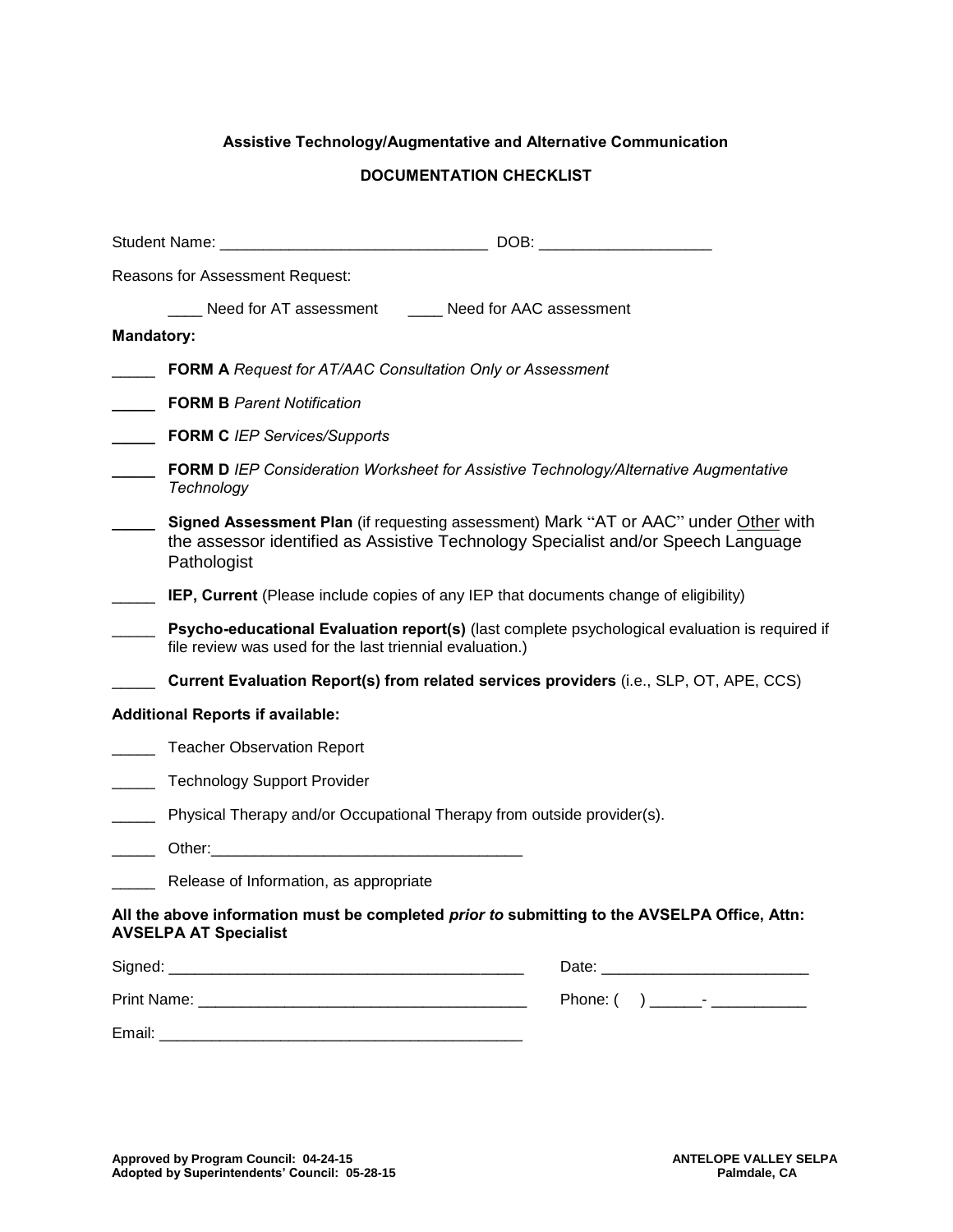SELPA AT/AAC REFERRAL FORM A

| (Street)                                                                                            | (City)                                    | (Zip) |
|-----------------------------------------------------------------------------------------------------|-------------------------------------------|-------|
|                                                                                                     |                                           |       |
|                                                                                                     |                                           |       |
|                                                                                                     |                                           |       |
| Student's Primary Language _________________________________ Home Language ________________________ |                                           |       |
|                                                                                                     |                                           |       |
|                                                                                                     |                                           |       |
|                                                                                                     |                                           |       |
|                                                                                                     |                                           |       |
|                                                                                                     |                                           |       |
|                                                                                                     |                                           |       |
|                                                                                                     |                                           |       |
|                                                                                                     |                                           |       |
|                                                                                                     |                                           |       |
|                                                                                                     |                                           |       |
| <b>Medical Considerations: (Check all that apply)</b>                                               |                                           |       |
| Seizures: Type: _______________________ #/day: ____ Length of seizure: __________                   |                                           |       |
| Has degenerative medical condition _________ Has frequent pain Where: _________________             |                                           |       |
| Has multiple health problems                                                                        | Has frequent upper respiratory infections |       |
| Has frequent ear infections                                                                         | Fatigues easily                           |       |

### **Request for AT/AAC Consultation Only or Assessment**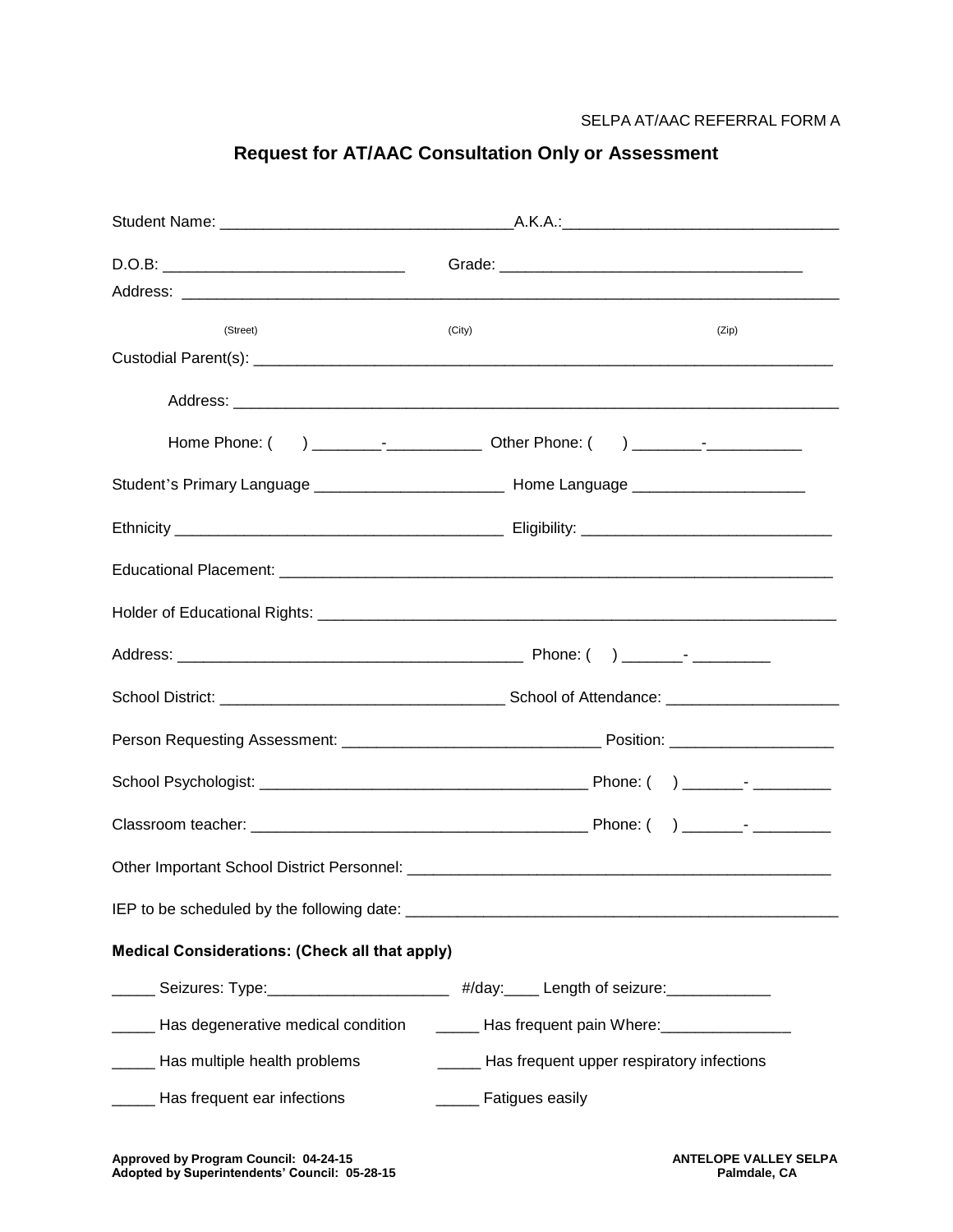| <b>Communication: (Answer all that apply)</b>                                                                             |  |
|---------------------------------------------------------------------------------------------------------------------------|--|
|                                                                                                                           |  |
|                                                                                                                           |  |
| If formal tests used, list test and scores, if not, give approximate age or developmental age:                            |  |
|                                                                                                                           |  |
|                                                                                                                           |  |
| If formal tests used, list test and scores; if not, give approximate age or developmental age:                            |  |
| Student's present means of communication: (Answer all that are used, then circle the primary method the<br>student uses.) |  |
| ______ Facial expressions<br>______ Eye-gaze/eye movement                                                                 |  |
| Gestures<br><u>__</u> ____ Pointing                                                                                       |  |
| Sign Language approximations<br>Sign Language # of signs: ____________                                                    |  |
| # of combinations: _________________                                                                                      |  |
|                                                                                                                           |  |
|                                                                                                                           |  |
|                                                                                                                           |  |
| 2 word/3 word utterances                                                                                                  |  |
| _______ Speech intelligibility:_________________%                                                                         |  |
| Communication board: ____tangibles, ____pictures, ____combination pictures/words, ____ words                              |  |
| PECS ______ TEACCH Schedule                                                                                               |  |
|                                                                                                                           |  |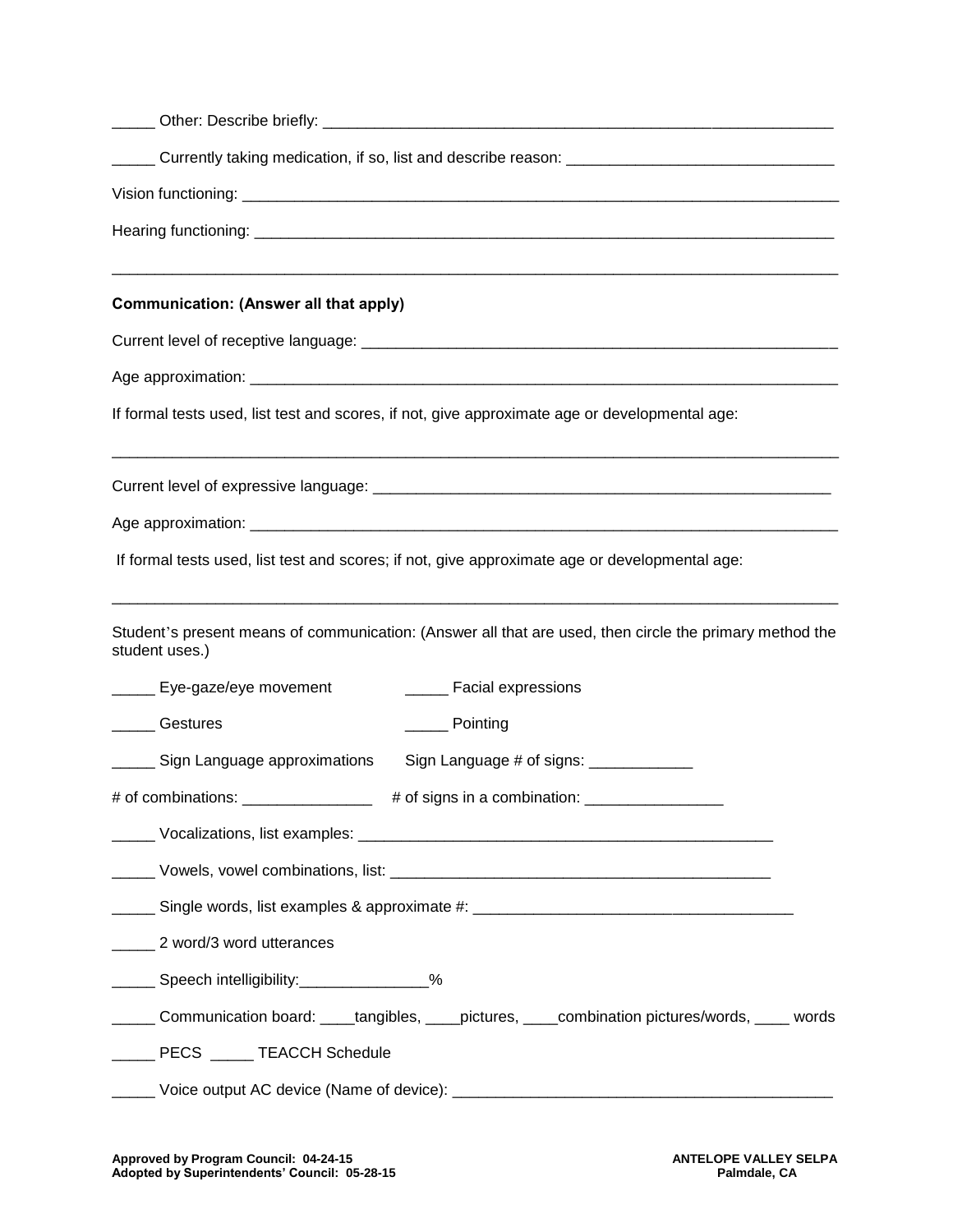|                                                             | Access method: __________________________ (i.e., keyboard, mouse, switch) Writing                       |
|-------------------------------------------------------------|---------------------------------------------------------------------------------------------------------|
|                                                             |                                                                                                         |
| AAC System Information: (Check all that apply)              |                                                                                                         |
|                                                             | Please list any equipment/software currently used for (1) communication, (2) academics,                 |
| (3) environmental control, and/or (4) independent living:   |                                                                                                         |
|                                                             |                                                                                                         |
| Assistive Technology Currently Used: (Check all that apply) |                                                                                                         |
| <b>Manual Communication Board</b>                           | ______ Augmentative Communication Device                                                                |
| Computer: ____ PC ___ Mac                                   | _____ Computer with Screen Enlargement                                                                  |
|                                                             | Operating system of the computer (e.g. Windows'98,2000,XPorVista,OS8/10): _____________                 |
| <b>Computer with Braille Output</b>                         | ____ Amplification Systems                                                                              |
| Low Tech Vision Aids                                        | _____ Writing Aids                                                                                      |
| <b>Computer with Voice Output</b>                           |                                                                                                         |
| Manual Wheelchair Environmental Control Unit                |                                                                                                         |
| length of time tried):                                      | For the AT/AAC items checked, briefly describe (how did it work, or why do you think it didn't work and |
| Please describe current functioning:                        |                                                                                                         |
|                                                             |                                                                                                         |
|                                                             |                                                                                                         |
|                                                             |                                                                                                         |
|                                                             |                                                                                                         |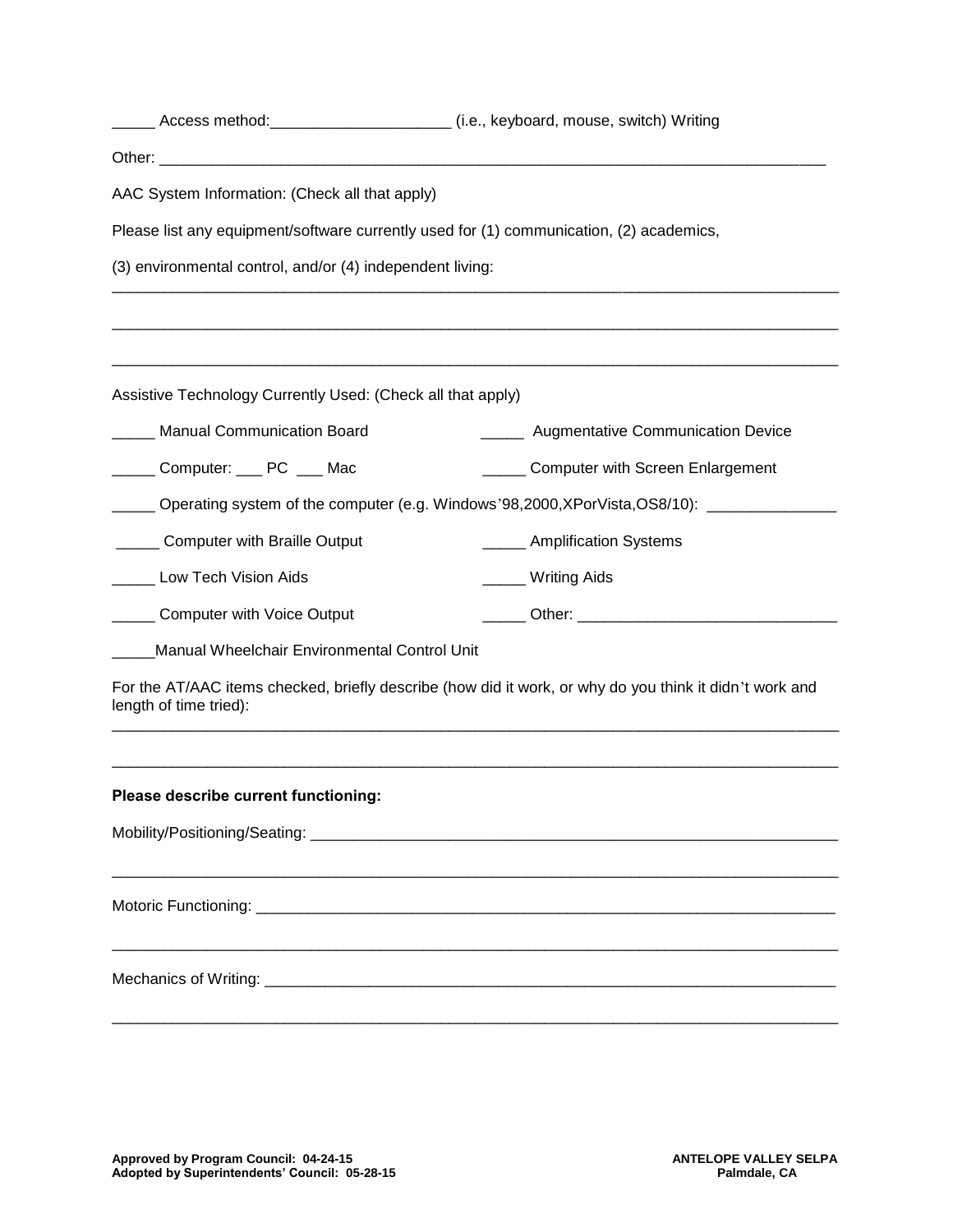#### SELPA AT/AAC REFERRAL FORM B

#### **PARENT NOTIFICATION**

#### **CONSIDERATION FOR ASSISTIVE TECHNOLOGY/**

#### **AUGMENTATIVE AND ALTERNATIVE COMMUNICATION EVALUATION**

|                  | (Print Parent/Guardian name) (and that my son/daughter,                                                                                                                                                                                                      |                                                                                                       |
|------------------|--------------------------------------------------------------------------------------------------------------------------------------------------------------------------------------------------------------------------------------------------------------|-------------------------------------------------------------------------------------------------------|
|                  |                                                                                                                                                                                                                                                              |                                                                                                       |
|                  |                                                                                                                                                                                                                                                              | is being considered for possible assistive technology and/or argumentative communication services. As |
|                  | part of this consideration, the following activities may take place:                                                                                                                                                                                         |                                                                                                       |
|                  | Referral packet sent to AV SELPA Assistive Technology Specialist.                                                                                                                                                                                            |                                                                                                       |
|                  | Communication between the AV SELPA Assistive Technology Specialist and referring<br>district.                                                                                                                                                                |                                                                                                       |
|                  | Educational and third-party medical records and reports, (if available) sent by the<br>referring district to the AV SELPA Assistive Technology Specialist for review. Please<br>Note: A release of information will be obtained for any third party records. |                                                                                                       |
|                  | __ I understand that I may be contact to complete additional documents if it is determined to be                                                                                                                                                             |                                                                                                       |
| (Parent initial) |                                                                                                                                                                                                                                                              |                                                                                                       |
|                  | appropriate to conduct an assistive technology/augmentative and/or alternative communication                                                                                                                                                                 |                                                                                                       |
|                  | assessment for possible assistive technology services.                                                                                                                                                                                                       |                                                                                                       |
|                  |                                                                                                                                                                                                                                                              |                                                                                                       |
|                  |                                                                                                                                                                                                                                                              | Date: ________________________                                                                        |

| Address:   |        |       |
|------------|--------|-------|
| (street)   | (City) | (Zip) |
|            |        |       |
| Telephone: |        |       |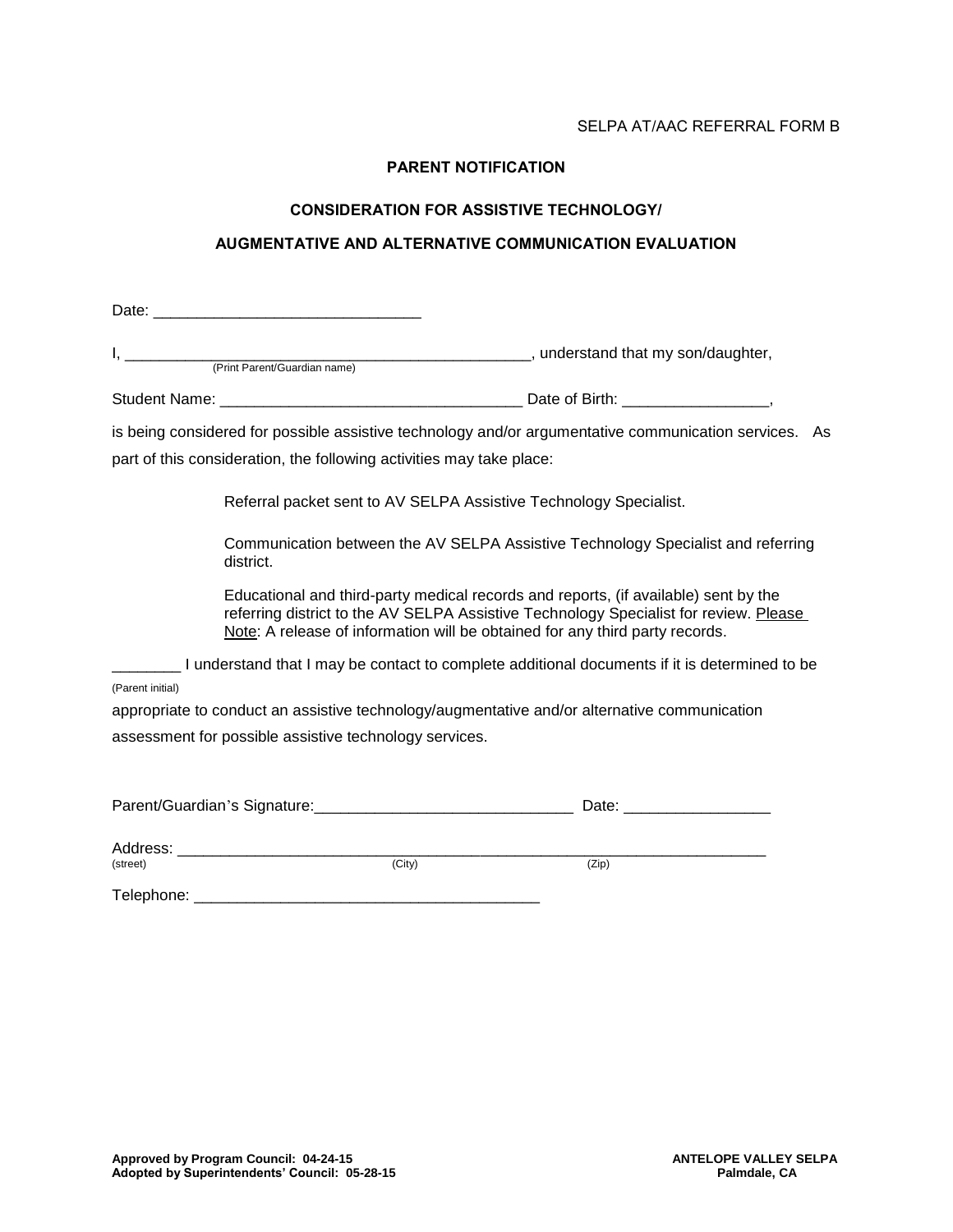#### SELPA AT/AAC REFERRAL FORM C

#### **IEP SERVICES/SUPPORTS**

Student Name: \_\_\_\_\_\_\_\_\_\_\_\_\_\_\_\_\_\_\_\_\_\_\_\_\_\_\_\_\_\_\_\_\_\_\_\_\_\_\_\_\_\_\_ DOB: \_\_\_\_\_\_\_\_\_\_\_\_\_\_\_\_\_

Grade: \_\_\_\_\_\_\_\_\_\_\_\_\_\_\_\_\_\_\_\_\_\_\_\_\_ School: \_\_\_\_\_\_\_\_\_\_\_\_\_\_\_\_\_\_\_\_\_\_\_\_\_\_\_\_\_\_\_\_\_\_\_\_\_\_\_\_\_\_\_\_\_

#### A. **TABLE OF IEP SERVICES/SUPPORTS PROVIDED THROUGH THE IEP PROCESS**

Use the table below to describe any of the IEP services/supports or other school-based supports that have been implemented through the IEP process to address the student's assistive technology/communication needs. Include the frequency, duration and dates of these services. Specifically list any speech/language, occupational therapy, physical therapy, low incidence, IEP Services/Support services provided.

| <b>SERVICE TYPE</b> | <b>PROVIDER</b> | <b>FREQUENCY</b> | <b>DURATION</b> | <b>START DATE</b> | <b>END DATE</b> |
|---------------------|-----------------|------------------|-----------------|-------------------|-----------------|
|                     |                 |                  |                 |                   |                 |
|                     |                 |                  |                 |                   |                 |
|                     |                 |                  |                 |                   |                 |
|                     |                 |                  |                 |                   |                 |
|                     |                 |                  |                 |                   |                 |
|                     |                 |                  |                 |                   |                 |

**Other technological supports provided:**

\_\_\_\_\_\_\_\_\_\_\_\_\_\_\_\_\_\_\_\_\_\_\_\_\_\_\_\_\_\_\_\_\_\_\_\_\_\_\_\_\_\_\_\_\_\_\_\_\_\_\_\_

**Describe the effectiveness of the above services and state why they have been, or are likely to prove to be, inadequate or insufficient to meet the Assistive Technology/Augmentative and Alternative Communication needs of the student:** 

\_\_\_\_\_\_\_\_\_\_\_\_\_\_\_\_\_\_\_\_\_\_\_\_\_\_\_\_\_\_\_\_\_\_\_\_\_\_\_\_\_\_\_\_\_\_\_\_\_\_\_\_\_\_\_\_\_\_\_\_\_\_\_\_\_\_\_\_\_\_\_\_\_\_\_\_\_\_\_\_\_\_\_\_ \_\_\_\_\_\_\_\_\_\_\_\_\_\_\_\_\_\_\_\_\_\_\_\_\_\_\_\_\_\_\_\_\_\_\_\_\_\_\_\_\_\_\_\_\_\_\_\_\_\_\_\_\_\_\_\_\_\_\_\_\_\_\_\_\_\_\_\_\_\_\_\_\_\_\_\_\_\_\_\_\_\_\_\_ \_\_\_\_\_\_\_\_\_\_\_\_\_\_\_\_\_\_\_\_\_\_\_\_\_\_\_\_\_\_\_\_\_\_\_\_\_\_\_\_\_\_\_\_\_\_\_\_\_\_\_\_\_\_\_\_\_\_\_\_\_\_\_\_\_\_\_\_\_\_\_\_\_\_\_\_\_\_\_\_\_\_\_\_ \_\_\_\_\_\_\_\_\_\_\_\_\_\_\_\_\_\_\_\_\_\_\_\_\_\_\_\_\_\_\_\_\_\_\_\_\_\_\_\_\_\_\_\_\_\_\_\_\_\_\_\_\_\_\_\_\_\_\_\_\_\_\_\_\_\_\_\_\_\_\_\_\_\_\_\_\_\_\_\_\_\_\_\_ \_\_\_\_\_\_\_\_\_\_\_\_\_\_\_\_\_\_\_\_\_\_\_\_\_\_\_\_\_\_\_\_\_\_\_\_\_\_\_\_\_\_\_\_\_\_\_\_\_\_\_\_\_\_\_\_\_\_\_\_\_\_\_\_\_\_\_\_\_\_\_\_\_\_\_\_\_\_\_\_\_\_\_\_ \_\_\_\_\_\_\_\_\_\_\_\_\_\_\_\_\_\_\_\_\_\_\_\_\_\_\_\_\_\_\_\_\_\_\_\_\_\_\_\_\_\_\_\_\_\_\_\_\_\_\_\_\_\_\_\_\_\_\_\_\_\_\_\_\_\_\_\_\_\_\_\_\_\_\_\_\_\_\_\_\_\_\_\_ \_\_\_\_\_\_\_\_\_\_\_\_\_\_\_\_\_\_\_\_\_\_\_\_\_\_\_\_\_\_\_\_\_\_\_\_\_\_\_\_\_\_\_\_\_\_\_\_\_\_\_\_\_\_\_\_\_\_\_\_\_\_\_\_\_\_\_\_\_\_\_\_\_\_\_\_\_\_\_\_\_\_\_\_

\_\_\_\_\_\_\_\_\_\_\_\_\_\_\_\_\_\_\_\_\_\_\_\_\_\_\_\_\_\_\_\_\_\_\_\_\_\_\_\_\_\_\_\_\_\_\_\_\_\_\_\_\_\_\_\_\_\_\_\_\_\_\_\_\_\_\_\_\_\_\_\_\_\_\_\_\_\_\_\_\_\_\_\_ \_\_\_\_\_\_\_\_\_\_\_\_\_\_\_\_\_\_\_\_\_\_\_\_\_\_\_\_\_\_\_\_\_\_\_\_\_\_\_\_\_\_\_\_\_\_\_\_\_\_\_\_\_\_\_\_\_\_\_\_\_\_\_\_\_\_\_\_\_\_\_\_\_\_\_\_\_\_\_\_\_\_\_\_ \_\_\_\_\_\_\_\_\_\_\_\_\_\_\_\_\_\_\_\_\_\_\_\_\_\_\_\_\_\_\_\_\_\_\_\_\_\_\_\_\_\_\_\_\_\_\_\_\_\_\_\_\_\_\_\_\_\_\_\_\_\_\_\_\_\_\_\_\_\_\_\_\_\_\_\_\_\_\_\_\_\_\_\_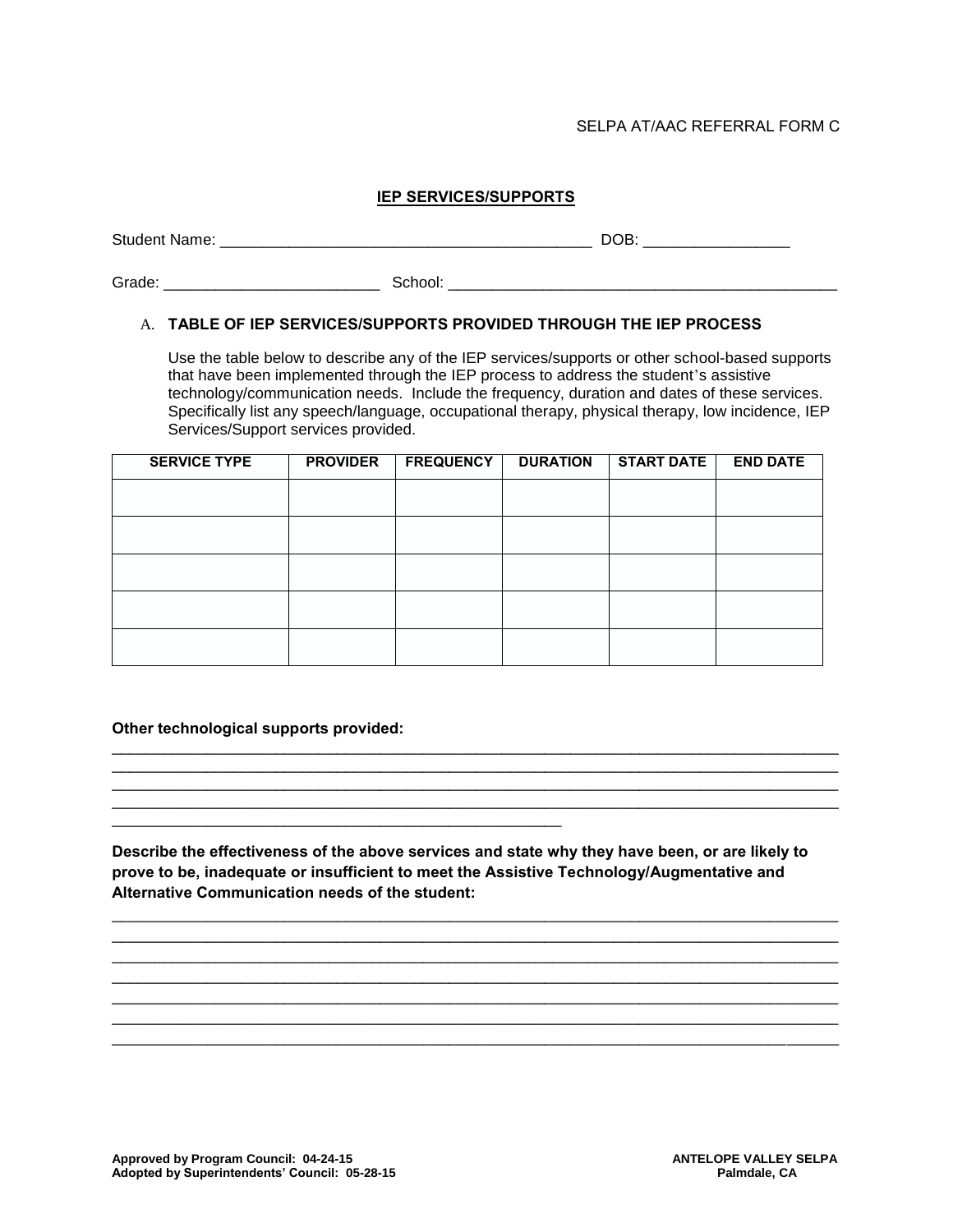#### **IEP CONSIDERATION WORKSHEET FOR ASSISTIVE TECHNOLOGY**

| <b>Student's Name:</b>                                | <b>IEP Date:</b> |
|-------------------------------------------------------|------------------|
| $T_{\text{com}}$ M <sub>om</sub> b <sub>ou</sub> (a). |                  |

#### **Team Member(s):**

#### **Student has goals to support needs in the areas of:**

| Mechanics of Writing                        | <b>Alternative Computer Access</b> | O | Composing Writing Material |
|---------------------------------------------|------------------------------------|---|----------------------------|
| Communication                               | Reading                            | g | Positioning & Seating      |
| Math                                        | Recreation & Leisure               | c | Activities of Daily Living |
| Mobility                                    | Hearing                            |   | Vision                     |
| Organization, Behavior, Transition Supports |                                    |   |                            |

| <b>Tasks/Areas of Need Relevant to</b><br><b>Proposed IEP</b> |                                                       | <b>Current Interventions</b><br>(including AT) that are<br>successful | <b>Consideration of the following additional</b><br>supports to discuss at the IEP | <b>Further</b><br>assessment may be<br>needed |
|---------------------------------------------------------------|-------------------------------------------------------|-----------------------------------------------------------------------|------------------------------------------------------------------------------------|-----------------------------------------------|
| $\bullet$                                                     | Mechanics of Writing                                  |                                                                       |                                                                                    | 0                                             |
| $\bullet$                                                     | <b>Computer Access</b>                                |                                                                       |                                                                                    |                                               |
| $\bullet$                                                     | Composing Writing Material                            |                                                                       |                                                                                    | ●                                             |
| $\bullet$                                                     | Communication                                         |                                                                       |                                                                                    | ●                                             |
| $\bullet$                                                     | Reading                                               |                                                                       |                                                                                    | ●                                             |
| $\bullet$                                                     | Positioning & Seating                                 |                                                                       |                                                                                    |                                               |
| $\bullet$                                                     | Math                                                  |                                                                       |                                                                                    | ●                                             |
|                                                               | Recreation & Leisure                                  |                                                                       |                                                                                    | ●                                             |
| $\bullet$                                                     | Activities of Daily Living                            |                                                                       |                                                                                    |                                               |
| $\bullet$                                                     | Mobility                                              |                                                                       |                                                                                    | $\bullet$                                     |
| $\bullet$                                                     | Hearing                                               |                                                                       |                                                                                    | ≏                                             |
| ●                                                             | Vision                                                |                                                                       |                                                                                    |                                               |
| $\bullet$                                                     | Organization, Behavior,<br><b>Transition Supports</b> |                                                                       |                                                                                    | $\bullet$                                     |
| $\bullet$                                                     |                                                       | Document these as AT in<br>the IEP                                    | <b>Following IEP discussion, document</b><br>those agreed on as AT in the IEP      |                                               |